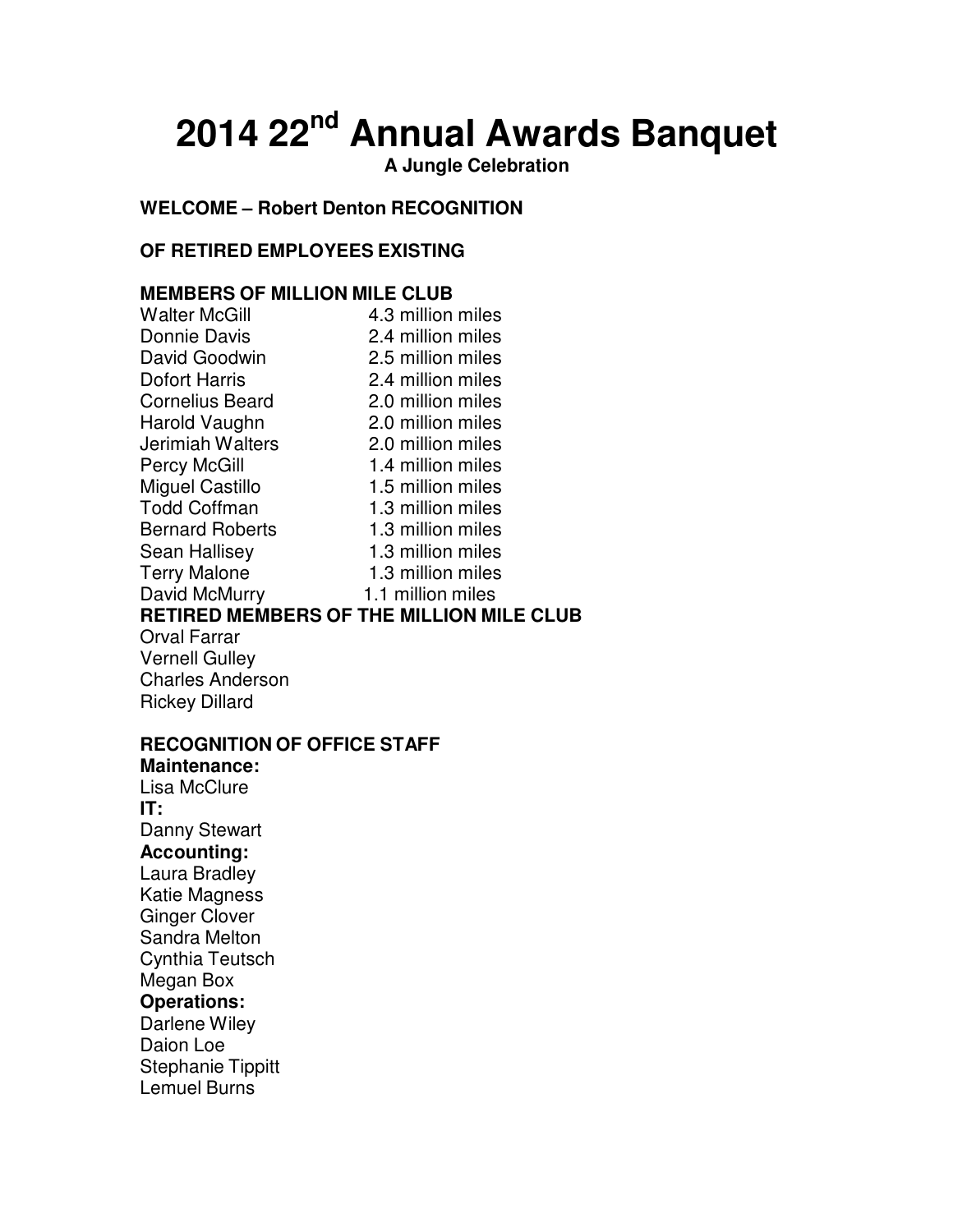Brandon Honea **Safety:** Katye Halliday Paula Glass **HR/Recruiting:**  Katye Halliday Kiley Hines Diana Pledger Ashley Dunham

# **INVOCATION – Billy Hines**

## **MEAL - Wood's Catering**

# **CELEBRATION GAME - The Elephant Walk**

#### **TIRE AWARDS**

This award is given to the drivers with the best drive tire mileage.

#### **Flatbed:**

- 3<sup>rd</sup> Place Henry Watson
- 2<sup>nd</sup> Place Derrill Williamson
- 1<sup>rd</sup> Place **Charles Jones**

## **Short Haul:**

- 6<sup>th</sup> Place Phillip Smith
- 5<sup>th</sup> Place **Thaddeus Smith**
- 4<sup>th</sup> Place Earl Belle
- 3<sup>rd</sup> Place Miguel Castillo
- 2<sup>nd</sup> Place Micah Neal & Ray James
- 1<sup>st</sup> Place Sean Hallisey

# **RECOGNITION OF NEW EMPLOYEES**

Hired from 1/1/13 to the present

## **SERVICE RECOGNITION**

This award is given one time to recognize when an employee has had no chargeable accidents for a period of one year. These employees receive a **clock**: Lemuel Burns These employees receive a **belt buckle**: Rodney Scott Clarda Moore Henry Watson Jerome Smith Steven Sivils Vincent Foster Jeff Bradford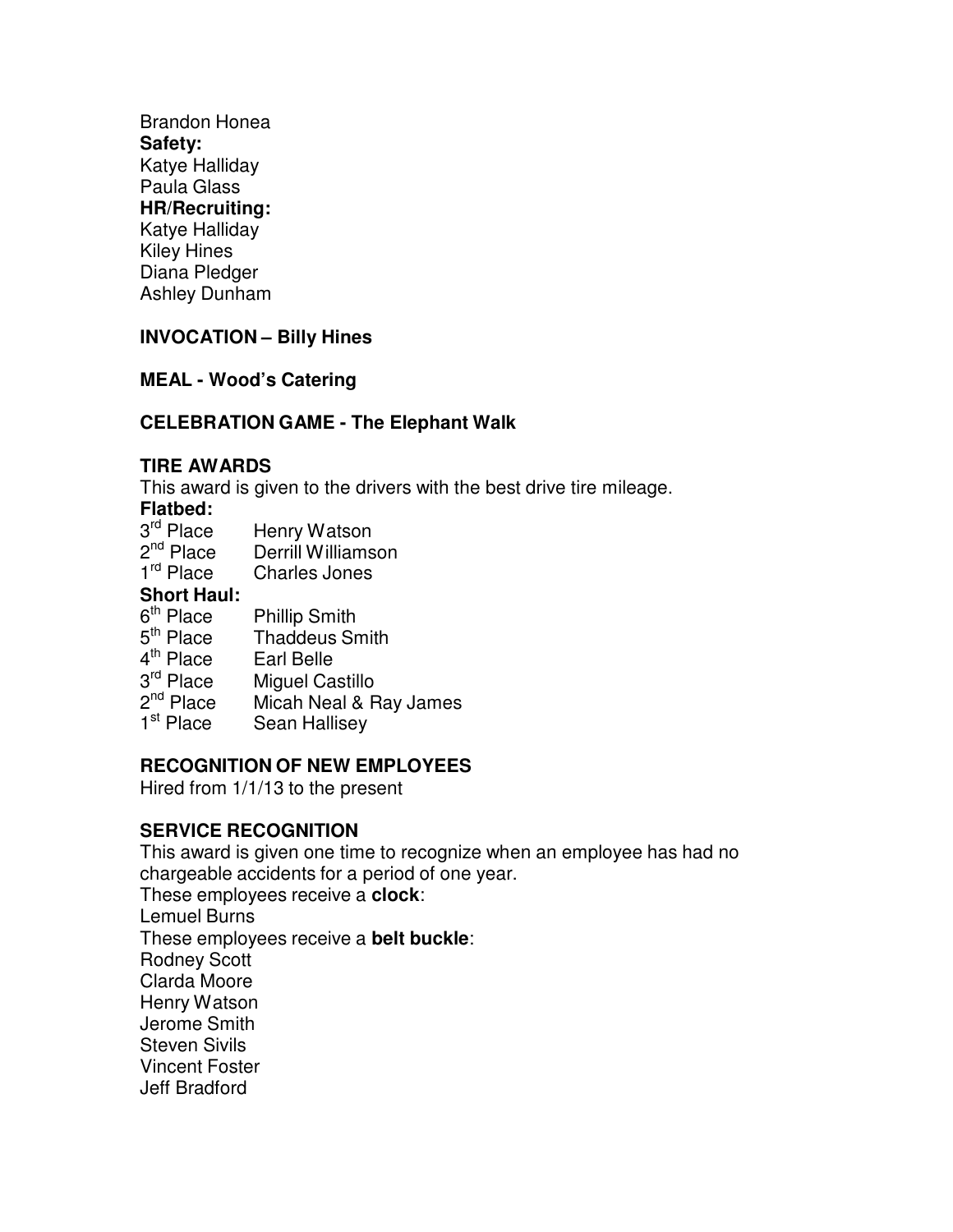### **YEARS OF SERVICE AWARDS**

Hines Trucking values and appreciates our employees and would like to honor the following employees for their years of service: The recipients of **3 years** of service award are: Joseph Morrow Terry Marshall Joel Saulsbury Robert Owens Dedrick Bean Kenneth Hinman Chris Cannady The recipients of **4 years** of service award are: Kevin Smith Mashito Nute Frank Smith Rocky Wiley Horace Williams Pete Capetillo Jeffery Cook John Clary The recipients of **5 years** of service award are: Danny Stewart William Glass Earl Belle Max Fuqua Sandra Melton Michael Wincher Lee Lawrence Charles Jones Carlos Martinez Valentin Bautista Phillip Smith Keith Buckles Terry Smith The recipients of **6 years** of service award are: Gerhard Wunderlich Micah Neal David Freeman Mark Johnson Lyle Peters John Denton Daion Loe Mike Scarborough Ed Johnson The recipients of **7 years** of service award are: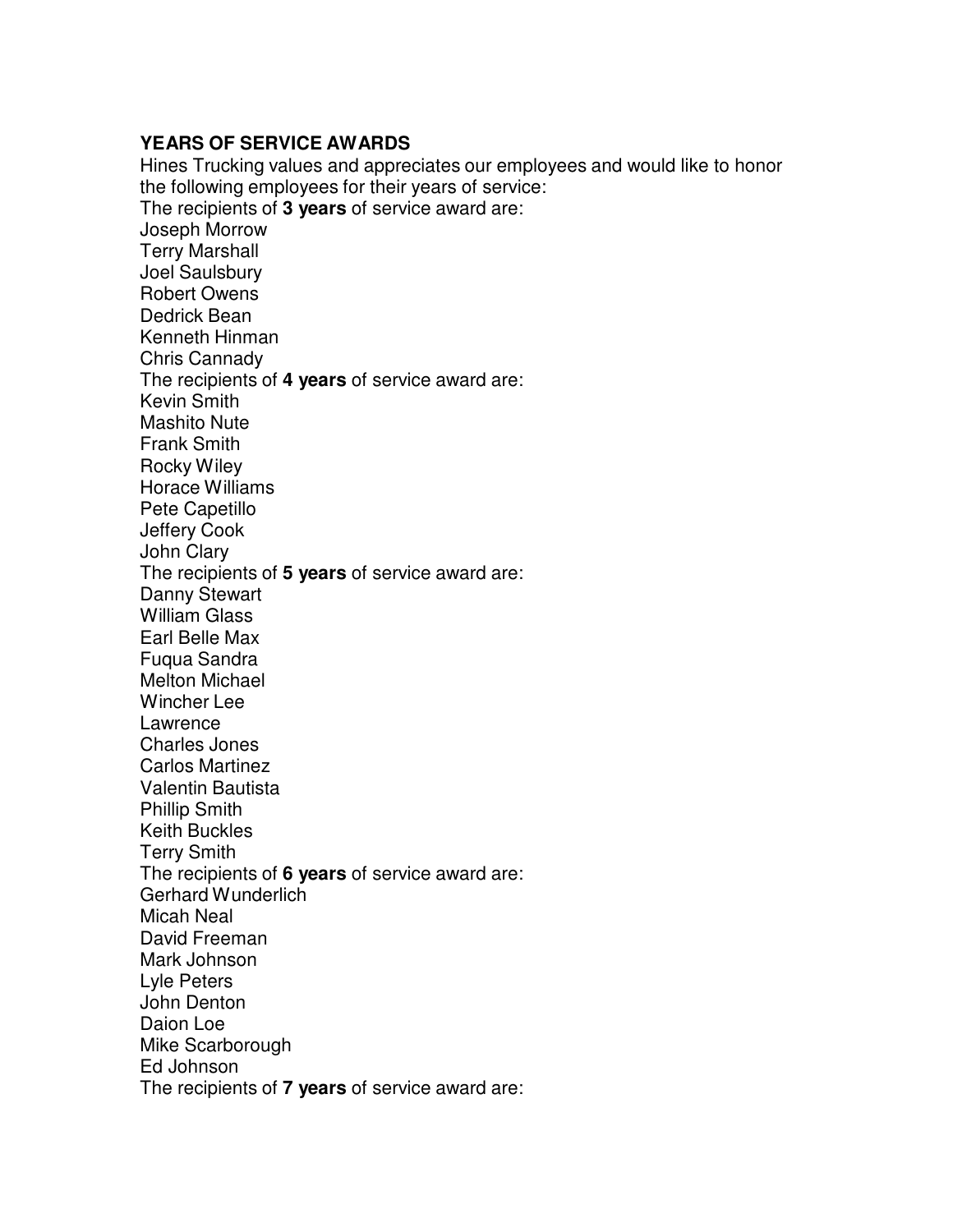Willis Wesley Stephanie Tippitt Thaddeus Smith James Popphan Steven Brzeski Ron Hoffman Katie Magness Braden Bradley Pascual Gonzalez Jimmy Johnson The recipients of **8 years** of service award are: Lindy Lesperance Gary Gleason Chad Hawthorne Ernesto DeLaRosa Derrill Williamson Bobby Purifoy Darlene Wiley Larry Gullett Ray James The recipient of **9 years** of service award are: Lisa McClure Terry Malone Paula Glass Bobby Johnson Keith Dillard The recipients of **10 year**s of service award are: Laura Bradley Steve Brzeski The recipients of **11 years** of service award are: David McMurry James Grant Charles Welch Richard Eason Sean Hallisey The recipients of **12 years** of service award are: Katye Halliday Kiley Hines Miguel Castillo Bruce Olney Larry Peace The recipients of **13 years** of service award are: Robert Baker Bernard Roberts Courtney Mixon The recipients of **14 years** of service award are: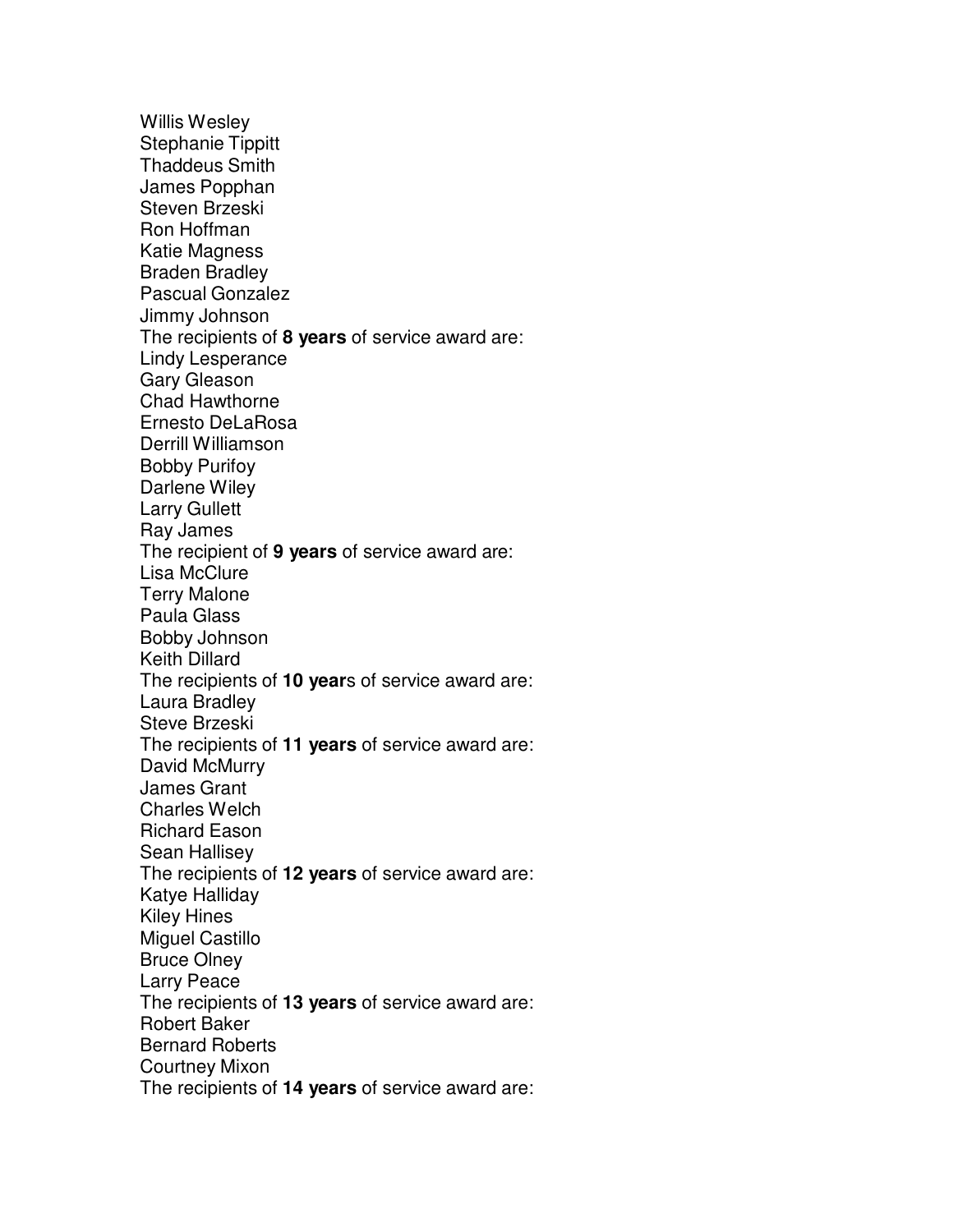Percy McGill The recipients of **15 years** of service award and an HTI ring are: Perry Van Todd Coffman The recipient of **16 years** of service award and a diamond added to his HTI ring is: Jesse Mergel The recipient of **19 years** of service award and a diamond added to his/her HTI ring is: Frederick Henry Harold Vaughn Ginger Clover The recipient of **20 years** of service award including a diamond added to his HTI Ring and an engraved set of watches is: Jerimiah Walters The recipient of **21 years** of service award and a diamond added to his ring is: Jerry Knight Cornelius Beard Donnie Davis Wayne Morrow The recipient of **22 years** of service award and a diamond added to his ring: Dofort Harris The recipient of **24 years** of service award and a diamond added to his ring: David Goodwin The recipient of **34 years** of service award and a diamond added to his ring: David Jackson The recipient of **35 years** of service award and a diamond added to his ring: Walter McGill

# **CUSTODIAN RECONGITION**

Valentin Bautista

# **SHOP EMPLOYEE OF THE YEAR**

**Most Improved** Joseph **Morrow** 1<sup>st</sup> Runner-Up **being a state of the Steven Brzeski 2013 Shop Employee of the Year** Jacob Clark

# **TOP REVENUE**

This award is to recognize the top three drivers for the most revenue produced in the Flatbed Division for 2013:

- 3) Earnest Nabors
- 2) Henry Watson
- 1) Kenneth Hinman

# **TOP LOADS**

This award is to recognize the top drivers for the most loads hauled in the year 2012.

# **Short Haul Division:**

3) Mashito Nute 2) Todd Coffman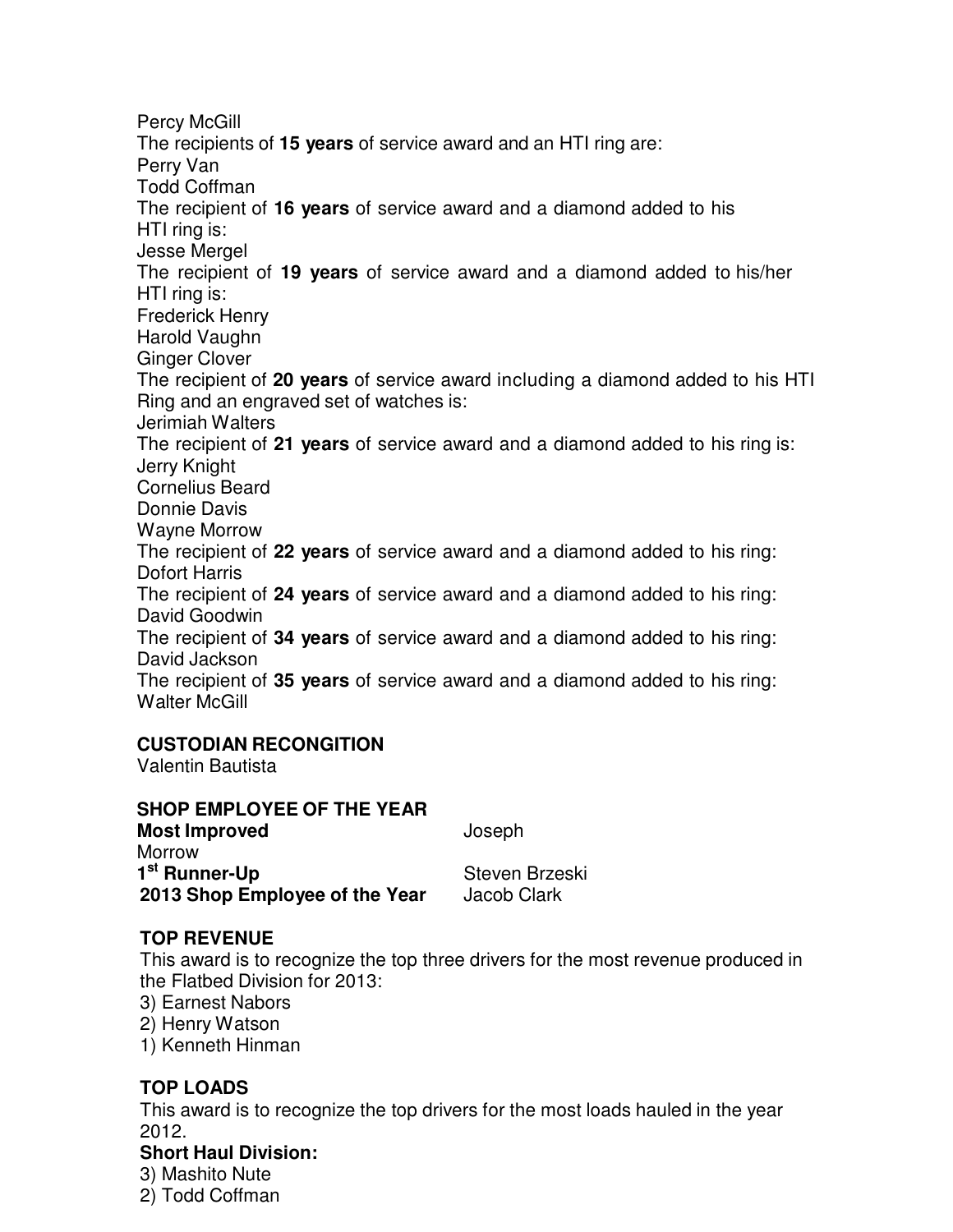1) Jeffery Bradford **Pine Bluff Division:** Clarda Moore

#### **MOST MILES**

This award is given for the most miles driven in 2013.

#### **Flatbed Division:**

3) Henry Watson

2) Kenneth Hinman

1) Ronald Hoffman

#### **Short Haul Division:**

3) Jerome Smith

2) Max Fuqua

1) Miguel Castillo

## **BEST M.P.G.**

These awards are based on top individual miles per gallon for 2012.

## **Flatbed Division:**

3) William Glass

2)Ed Johnson

1) Ron Hoffman

## **Short Haul:**

- 3) Jeff Cook
- 3) Bruce Allen
- 2) Larry Peace
- 1) Perry Van

## **ACCIDENT FREE MILES**

This certificate is given for every 250,000 miles of accident free driving.

Earnest Nabors 250,000 miles<br>
Shawn Starks 250.000 miles Dedrick Bean 250,000 miles

250,000 miles